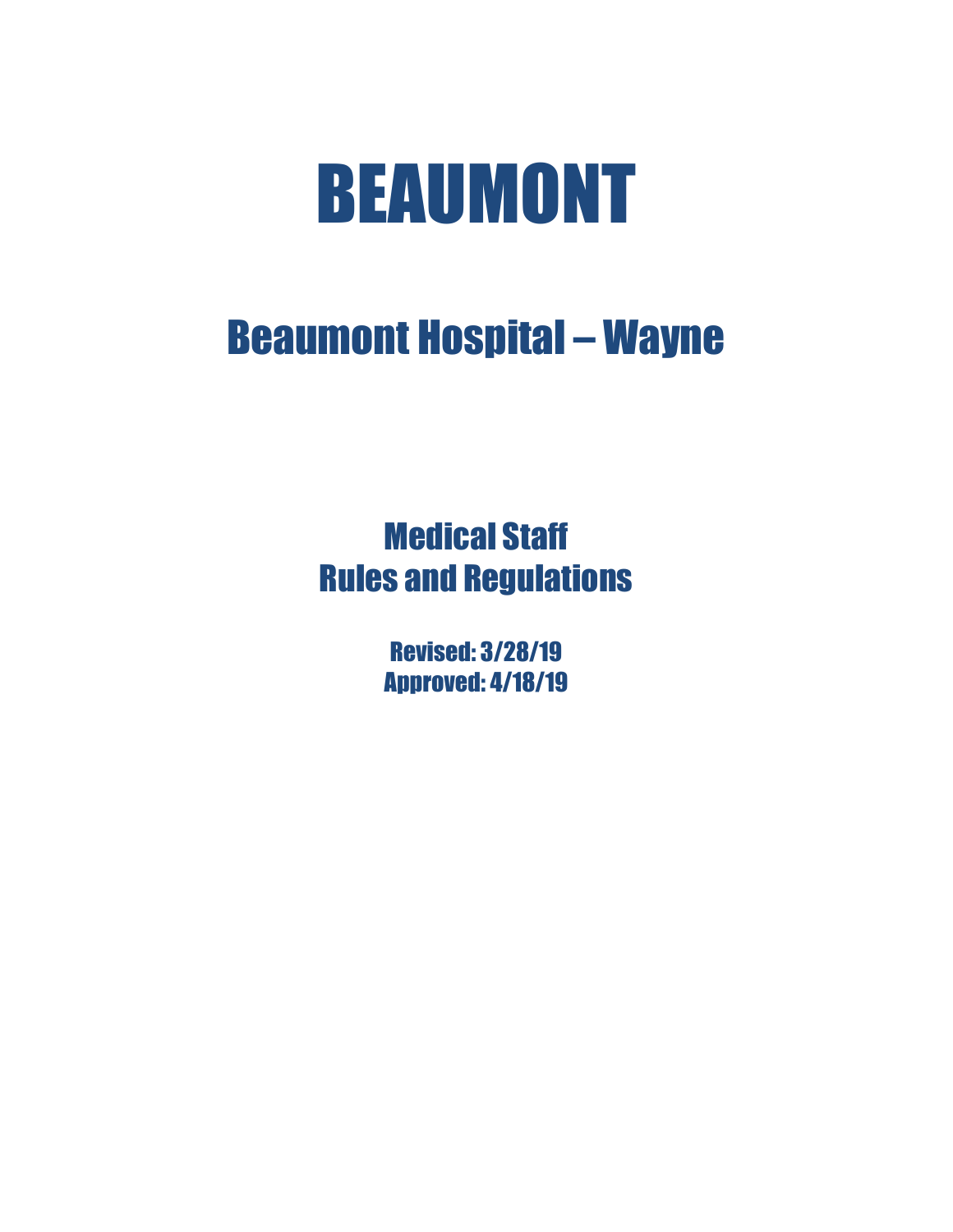#### BEAUMONT HOSPITAL – WAYNE

#### MEDICAL STAFF RULES/REGULATIONS/POLICIES

#### **ADMISSIONS/CARE OF THE PATIENT**

"All persons admitted to a hospital shall be under the continuing daily care of an attending physician licensed to practice in the state of Michigan."

- 1. licensed physician must see the patient at least once every day while the patient is an inpatient
- 2. No patient shall be admitted to the hospital until a provisional diagnosis has been stated.
- 3. Patients shall be discharged from the hospital only on the order of the attending physician.

Approved 1/30/75; Reviewed 2/07/14 Revised 8/27/14

#### **IMPLEMENTATION OF NOW AND STAT ORDERS IN THE EMERGENCY ROOM PRIOR TO PATIENT TRANSPORT TO THE NURSING UNITS**

Bridging orders will be given by the ER physicians. Implementation of NOW and STAT orders in the Emergency Room will occur before the patient is taken to the floor. Any orders in addition to these will be retrieved by the floor nurse once the patient is transferred.

> Approved 7/14/92, 1/12/99; Reviewed 2/07/14 Revised 8/27/14

#### **AUTOPSIES**

.

Autopsies requested on deceased who are dead on arrival in the Emergency Room and who are released by the county coroner's office will not be done at Annapolis Hospital. The family will be referred to their funeral director who can obtain a pathologist to perform an autopsy. In this instance, they will be notified of the charges by the outside pathologist. All hospital autopsies must be ordered by the attending physician and a signed consent must be obtained from the nearest of kin to the deceased. The Pathologists will coordinate the process of checking the appropriateness of consent and indication for autopsy. The deceased must have been an in-patient at BEAUMONT HOSPITAL - WAYNE for over 24 hours. The Pathology office and a Pathologist will facilitate the process for inpatient physician ordered autopsies. Arrangements will be made to get the autopsy performed in a timely manner. Family requested autopsies are not considered hospital autopsies, but private autopsies.

> Approved 3/90; Reviewed 2/11/13 Policy reviewed and approved with no changes 9/13/99 Revised 10/92; 8/27/14

#### **AUTOPSY CRITERIA**

- 1. Unanticipated death or unknown complications may have caused death.
- 2. Intraoperative or intraprocedure death.
- 3. Death occurring within 48 hours after surgery or an invasive diagnostic procedure.
- 4. All deaths due to accidents in the hospital.
- 5. All deaths on a psychiatric service.
- 6. Obstetrical deaths or death incident associated with pregnancy.
- 7. Neonatal and pediatric deaths, including those with congenital malformations.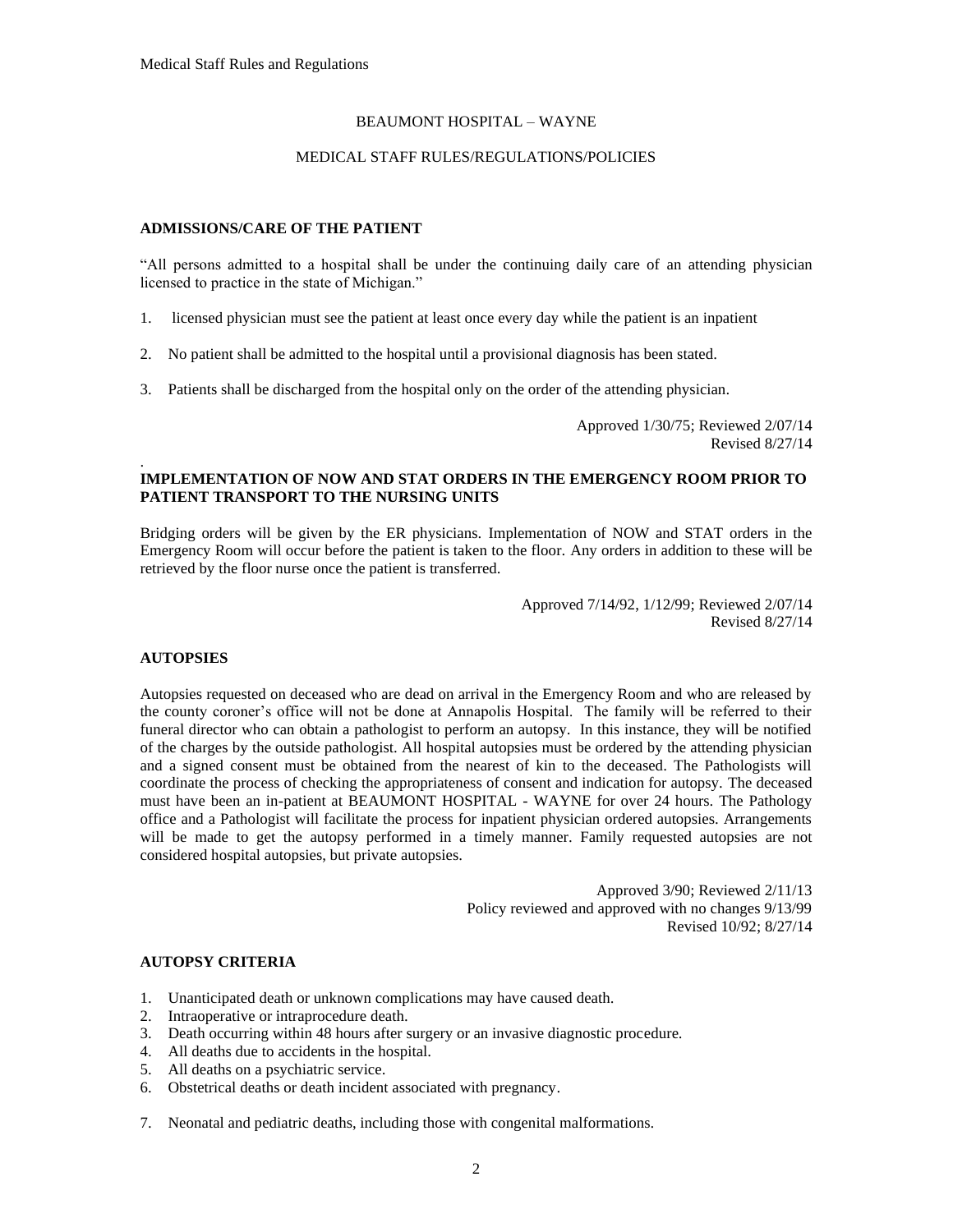#### Approved 5/12/05; Reviewed 2/11/13; 2/07/14 Revised 8/27/14

#### **MEDICAL EXAMINER AUTOPSY CRITERIA**

- 1. Death by violence (shooting, stabbing, beating, drowning, poisoning, etc.)
- 2. Accidental deaths (auto, burns, falls, etc.)
- 3. Sudden and unexpected deaths of persons in apparent good health.

4. Deaths occurring without medical attendance by a physician within 48 hours unless a reasonable cause of death can be certified.

5. All deaths pronounced in an emergency department should be reported in order to provide an adequate medical examiner record if necessary for certification.

6. Deaths under suspicious, unusual or unexplained circumstance. Included in this category are all

individuals who are admitted to a hospital unconscious and remain unconscious until death.

- 7. Prisoners dying while in custody or dying from injuries sustained while in custody.
- 8. Deaths as a result of an abortion whether self-inflicted or otherwise.

9. Deaths occurring as a result of medical treatment or during anesthesia.

10. Family will need to complete: a) Medical examiner medical record consent form. b) Medical examiner identification form. These forms are available in the emergency department.

Approved 8/27/14

#### **CHAIN OF COMMAND**

In the best interest of quality of care and patient safety, the Chain of Command establishes a clear procedure to be followed to ensure the medical direction of patient care in the event that an attending or consulting physician is unable or unavailable to manage his/her patients, and/or to ensure th4er4e is a method to resolve conflicts in patient care management or when other conflicts or unexpected situations arise.

The chain of command for medical direftion shall be as follows:

- 1. Attending physician/covering physician/House Officer
- 2. The Chief of the Department. If unavailable, Vice Chief of Department or designee.
- 3. The Chief of Staff. If unavailable, Vice Chief of Staff or designee.

Approved 5/17/06; Reviewed 4/8/13

#### **COMMUNICATION**

Paging Priority Medical Staff members will be contacted in accordance with their calling preferences utilizing the following priority system:

> $Stat = 0-15$  minutes  $Now = 0-30$  minutes Routine  $= 0-120$  minutes

The physician should respond within the time noted. Physicians are to update their calling preferences (posted on the Physician Directory on Oaknet) annually. Hospital employees are to be reminded annually use the physician's calling preferences.

> Approved12/12/89; Reviewed 4/8/13; 2/07/14 Revised 8/27/14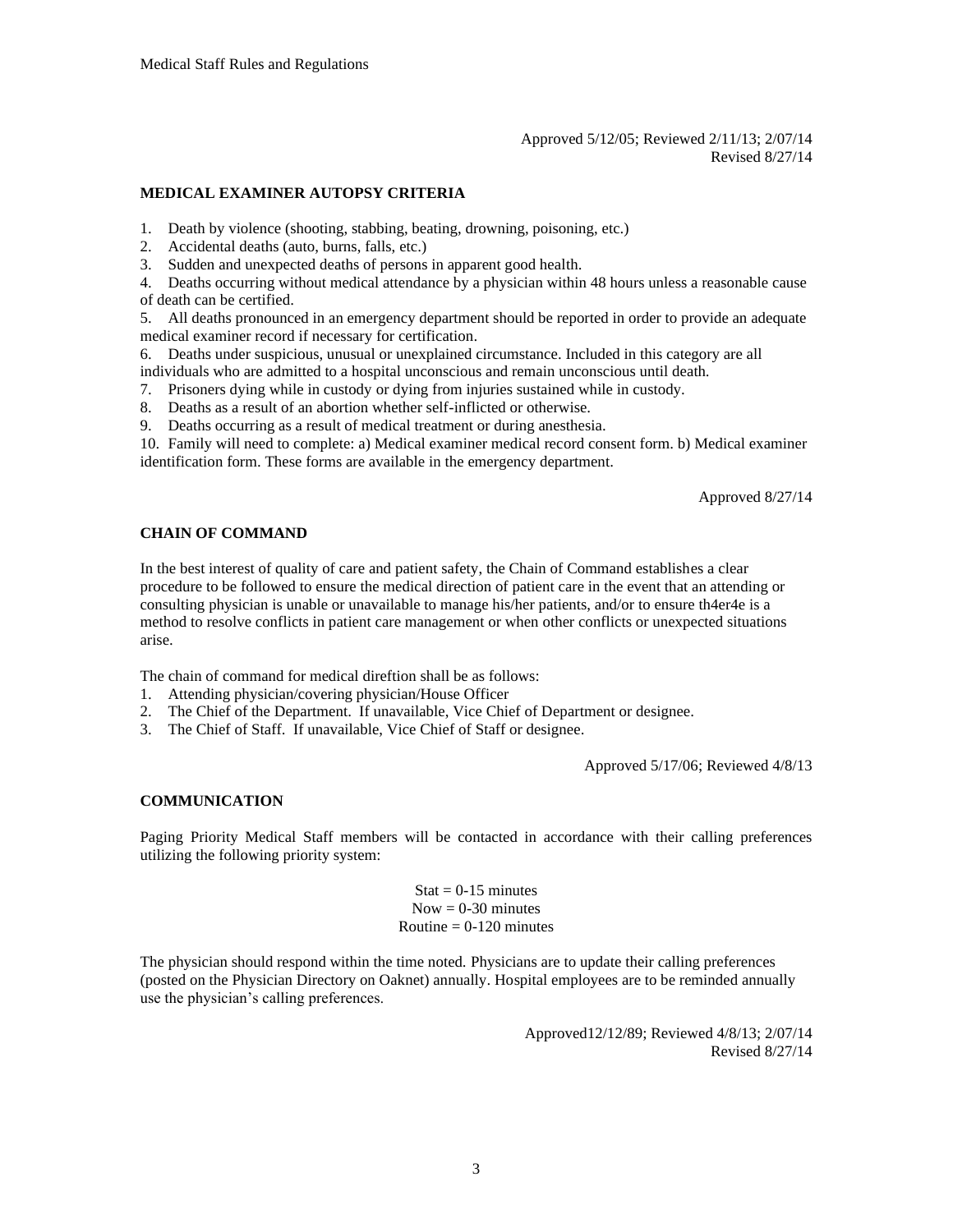#### **COMPUTER TRAINING**

A practitioner granted clinical privileges must complete computer (i.e. EPIC) training within three months of appointment to the Medical Staff or granting of clinical privileges, whichever is sooner. Failure to complete training within the prescribed timeframe will be considered a voluntary resignation from the Medical Staff and relinquishment of all clinical privileges.

Approved 4/18/19

#### **CONSULTATION**

1. Priority System for Consultation Response and How the Consultant Will be Notified

Emergency Consults - Patient must be seen within three (3) hours. The referring physician is responsible for contacting the consultant with background information and to verify the consultant is available to see the patient within the required timeframe.

Urgent Consults - Patient must be seen within 12-14 hours.

Routine Consults - Patient must be seen within 24 hours.

Approved 3/10/92

Due to illegibility, all consults must be dictated.

Approved 8/1/02

#### **CONTINUING MEDICAL EDUCATION MISSION STATEMENT**

The Continuing Medical Education Program at Annapolis Hospital is sponsored by the medical staff as a service to the physicians at Annapolis Hospital and the surrounding Western Wayne County.

The Continuing Medical Education Program at Annapolis Hospital strives to maintain, or increase the knowledge, skills and professional performance and relationships that physicians use to provide services for patients, the public or the profession.

> Approved 3/12/91 Approved 8/12/97

#### **CRITICAL CARE UNIT ADMISSION/DISCHARGE POLICY**

#### Philosophy and Purpose:

The Critical Care Units (ICU, CCU, IMC) have been established to give patients with serious, acute, lifethreatening but reversible conditions, who are admitted to Annapolis Hospital, an accessible designated are of the hospital providing concentrated, competent and specially trained nursing and supportive personnel, together with diagnostic, monitoring and special therapy equipment, designed to reduce morbidity and mortality.

Policy:

The Critical Care Unit provides services that include both intensive monitoring and intensive treatment. During times of high utilization and scarce beds, patients requiring intensive treatment (Priority 1) have priority over monitoring (Priority 2) and terminally or critically ill patients with a poor diagnosis for recovery (Priority 3). Eligibility for admission and discharge is also based upon reversibility of the clinical problem as well as the likely benefits for Critical Care Unit treatment and expectation of recovery.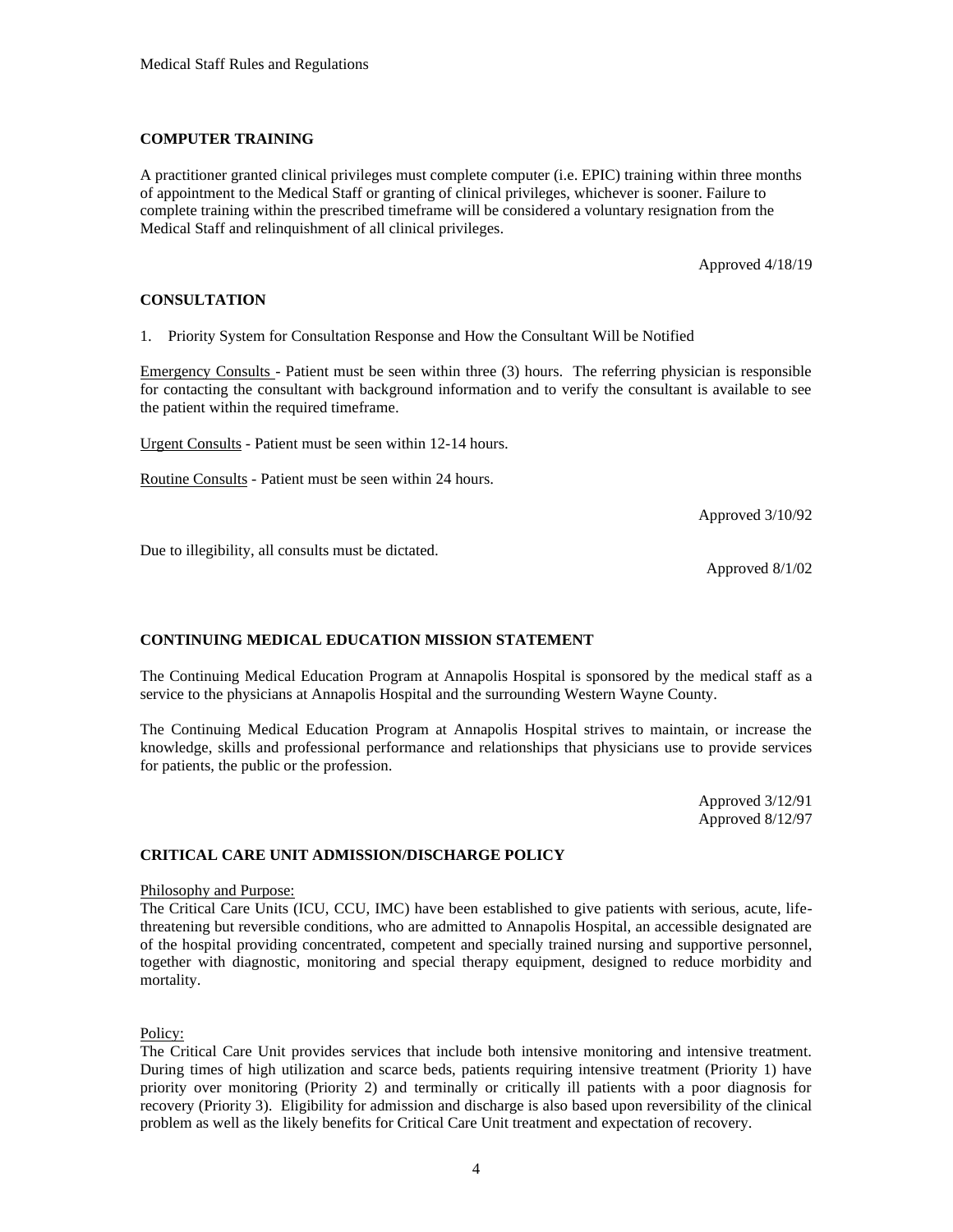Categorization Criteria:

1. Critically ill, unstable patients in need of intensive treatment such as ventilator support, continuous vasoactive drug infusion, etc. Examples of such patients may include, but are not limited to, patients in septic shock, acute MI patients status post thrombolytic therapy, or carotid endartectomy patients receiving vasoactive drugs. Priority 1 patients have no limits placed on therapy.

2. Patients who, at the time of admission, are not critically ill but whose condition requires the technologic monitoring services of the Critical Care Unit. These patients would benefit from intensive monitoring (i.e., peripheral or pulmonary arterial lines) and are at risk for needing immediate intensive treatment. Examples of such admissions may include, but are not limited to, patients with underlying heart, lung, or renal disease who have a severe medical illness or have undergone major surgery. Priority 2 patients have no limits placed on therapy.

3. Critically ill, unstable patients whose previous state of health, underlying disease, or acute illness, either alone or in combination, severely reduces the likelihood of recovery and benefit from Critical Care Unit treatment. Examples of such admissions may include, but are not limited to, patients with metastatic malignancy complicated by infection, pericardial tamponade, or airway obstruction, or patients with endstage heart or lung disease complicated by a severe acute illness. Priority 3 patients receive intensive therapy to relieve acute complications, but therapeutic efforts might stop short of other measures such as intubation or cardiopulmonary resuscitation. Hospice patients are included in the Priority 3 category.

> Approved 7/14/92 Revised 6/8/93

#### **DEATH CERTIFICATES**

The attending physician is responsible for completion of the Death Certificate except in cases referred to the Medical Examiner.

Reviewed 4/8/13

#### **DISASTER PLAN PARTICIPATION**

Medical staff members are available for assignment by the Chief of Staff to insure all victim care areas have medical staff coverage.

The Emergency Department physician may request hospital staff physicians to assist in the treatment of patients.

> Approved 8/80; Reviewed 4/8/13 Revised 10/89

#### **DUES AND ASSESSMENT**

Members of the medical staff shall pay dues as are determined by the action of the Medical Staff Executive Committee. Funds accumulated from dues will be used as determined by the Medical Staff Executive Committee, unless > \$10,000, in which case, approval by the Medical Staff may be sought.

Assessments in addition to the regular dues may be levied on all members of the medical staff by action of the majority of the medical staff.

Members, whose dues or assessments have not been paid after two written notifications, shall be recommended for suspension to the Medical Executive Committee by the Secretary/Treasurer.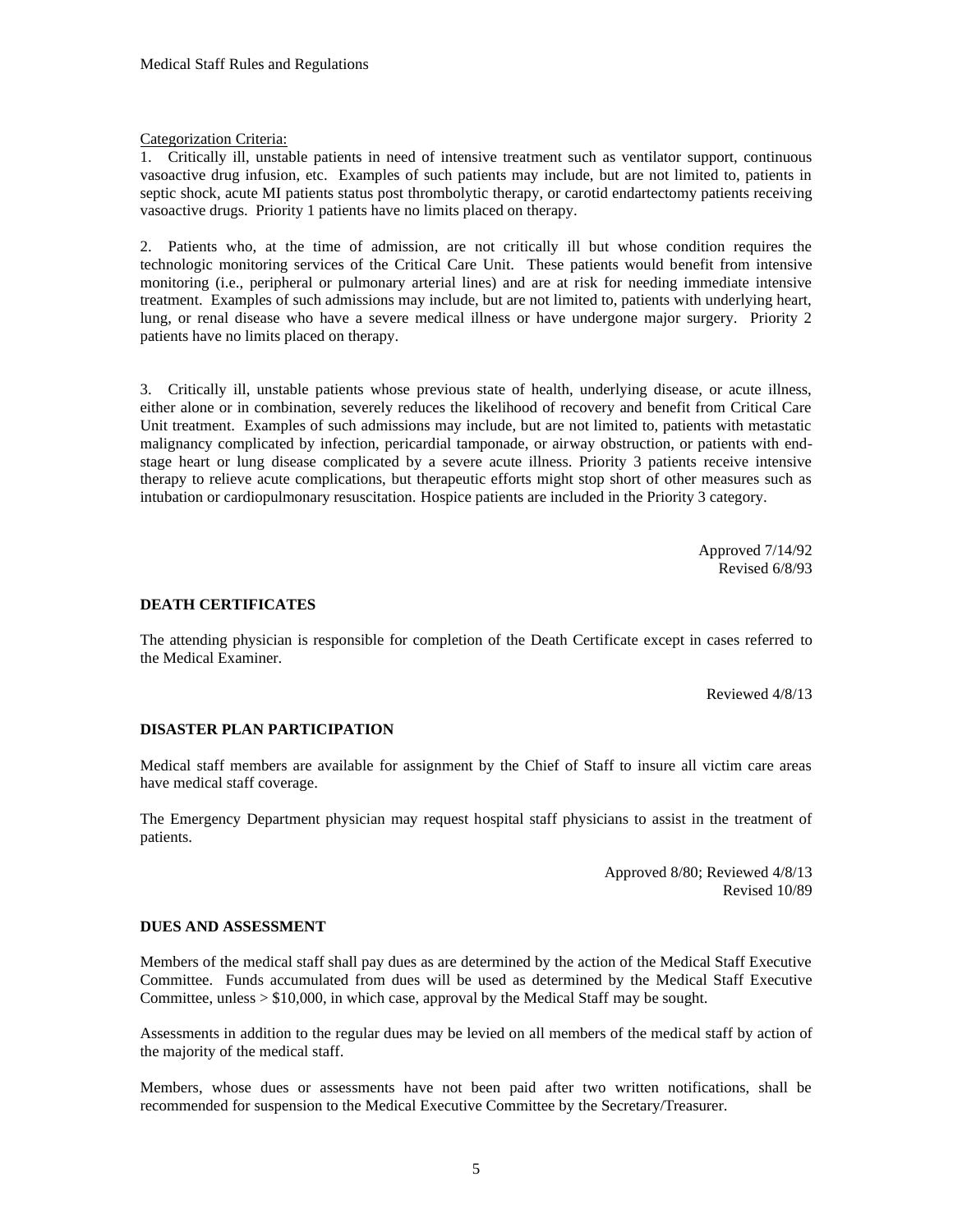#### **EMERGENCY MEDICAL SCREENING EXAMINATION – QUALIFIED MEDICAL PERSONNEL**

A medical screening examination of an individual conducted pursuant to the Emergency Medical Treatment and Active Labor Act ("EMTALA") and its accompanying regulations, whether conducted in the Emergency Department or otherwise (including the labor and delivery area), may only be performed by a licensed physician (including residents) or by one of the following categories of non-physician practitioners operating under the delegation and supervision of a physician member of the Hospital's medical staff: Licensed specialty certified nurse practitioners; License specialty certified nurse midwives (obstetrics only); and, Physician Assistants.

For nonresident physicians and non-physician practitioners listed above, the granting of an applicant or reapplicant privileges to perform emergency medical screening examinations shall be further dependent on the processes required in the Medical Staff Bylaws specifically to include the appropriate Medical Executive Committee ("MEC") and Board approved clinical delineation of privileges form. Actions on membership and privileges shall be subject to MEC and Board approval. Resident physicians may perform the medical screening examination under the supervision of the Emergency Department physician or pursuant to authority granted by the graduate medical education program as evidenced by the resident's progressive responsibility as provided in the residency program's policies and resident documentation.

Approved 10/2015

#### **EMERGENCY ROOM CALL RESPONSIBILITY**

Based on the legal requirements established by the EMTALA legislation, it is necessary that the individual accepting Emergency Room on-call responsibility for his/her specialty, must make themselves available to referring physicians or requests from the Emergency Room physicians for all patients requiring treatment at Annapolis.

The on-call physician agrees to provide treatment to all patients who present themselves to the Hospital's Emergency Department. The on-call physician shall not refuse to treat or discriminate in rendering treatment on any basis which violates any federal, state or local law in regulation, including but not limited to anti-discrimination laws.

If a physician routinely trades call, is a high utilizer, or does not respond to call they should be removed from the call schedule.

Approved 4/14/98

#### **HOUSE PHYSICIAN RESPONSIBILITIES**

1. Responsible for evaluation and treatment of patients for various complaints and emergent issues on the medical and surgical units when private attending physician is not available. Evaluation and treatment of patients in the Intensive Care Unit for urgent and non-urgent problems.

2. Evaluation of patients who are injured in the course of their hospital stay on the floors, such as the patient who falls out of bed.

3. The performance of such procedures as the starting of intravenous lines and the passage of nasogastric tubes in those instances when the nursing staff is unable.

4. Respond to all codes and rapid responses called during their shift; perform such emergency procedures as CPR, endotracheal intubation, central venous line placement.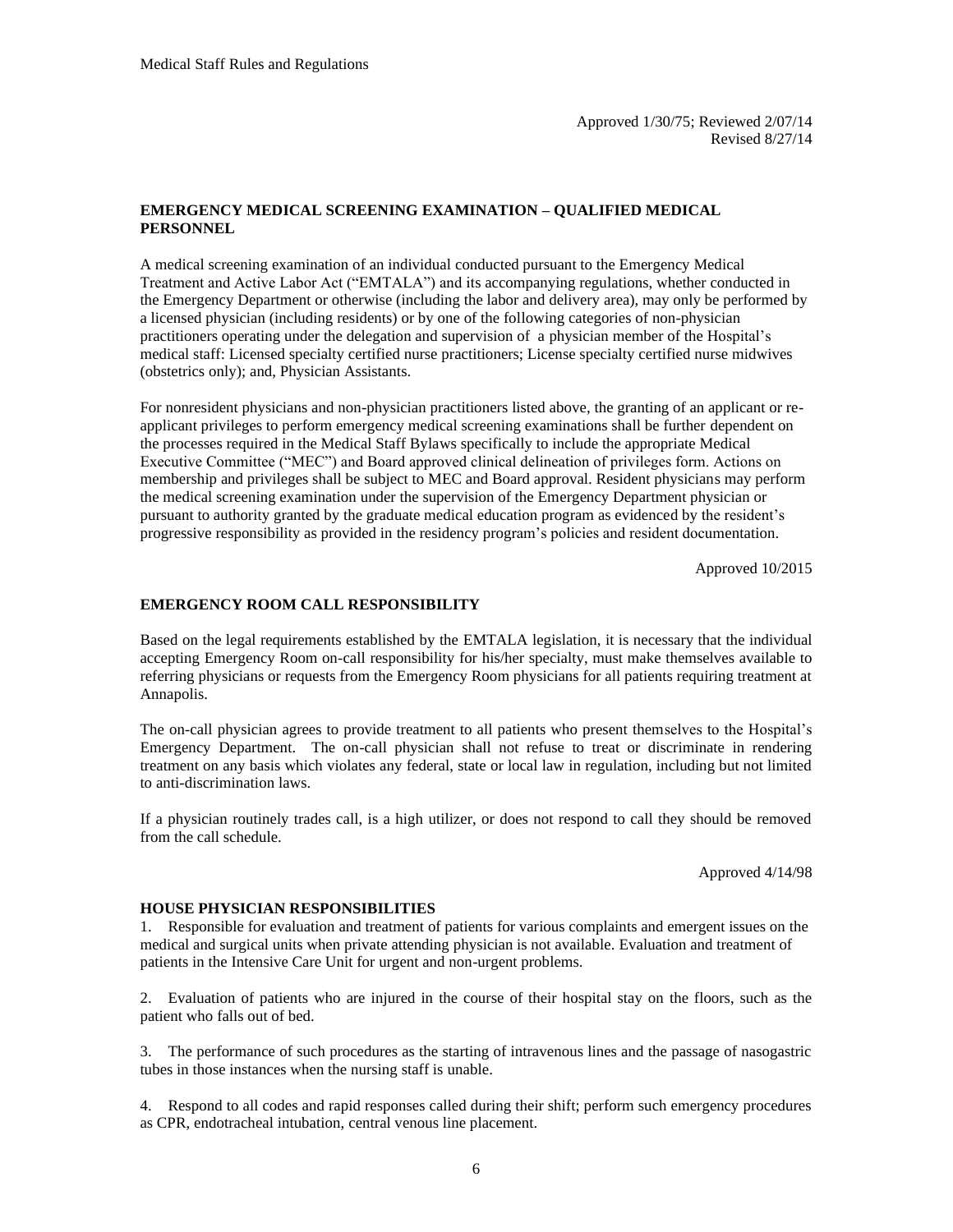5. All house physicians at Beaumont Hospital – Wayne are to hold current certification in advanced cardiac life support.

6. Demonstrate current clinical competency in required procedures such as central venous catheter placement, intubation, and line placement.

7. Be appropriately credentialed by the appropriate Department.

Approved 8/16/88; Reviewed 2/07/14 Revised 8/27/14

#### **INTENSIVE CARE**

#### **Preamble:**

By clarifying the expectations of physician leadership, this rule seeks to improve patient safety and clinical outcomes, increase the efficiency of service, and enhance the quality of care environment for patients and all healthcare professionals. It concurrently seeks to foster a collegial atmosphere with administration to achieve these goals.

#### **Intensivist Co-management:**

All ICU patients shall be at least co-managed by the attending physician and an Intensivist trained in Critical Care Medicine (Board certified/eligible).

#### **Intensivist Availability:**

The Intensivist shall be present in critical care units a minimum of eight (8) hours per day, seven (7) days per week.

For hours when an Intensivist is not on site, a physician or nurse trained in FCCS (Fundamentals of Critical Care Support)/ACLS (Advanced Cardiac Life Support) will be available on site, to render care immediately to patients in the ICU.

The Intensivist on call shall be expected to call back to the ICU on STAT pages within five (5) minutes.

The Intensivist on call shall abide by the Medical Staff Rules and Regulations on STAT consultation response, and shall be expected to return to the ICU for STAT consults within one (1) hour of notification, when clinically indicated.

#### **Chain of Command:**

A clear chain of command is established for the ICU to ensure there is no lapse in medical direction of ICU patients in the event that an attending physician is unable or unavailable to adequately manage his/her patients, and or/to ensure there is a method to resolve conflicts in patient care management.

In the event of a medical emergency, the House Physician, ER Physician, or Anesthesiologist in house shall be contacted to provide bedside medical direction until the attending or Intensivist can be contacted.

The chain of command for medical direction of ICU patients shall otherwise be as follows:

- 1. Attending physician or covering physician
- 2. The ICU Medical Director or designee
- 3. The Chief of Medicine
- 4. The Chief of Staff

#### **Medical Leadership in ICU:**

The ICU Medical Director (or designee) shall provide direction for day-to-day operations, establish and enforce Admitting and Discharge criteria (as endorsed by the Medical Executive Committee), act as the gatekeeper for those functions, and provide triage direction for monitored bed utilization.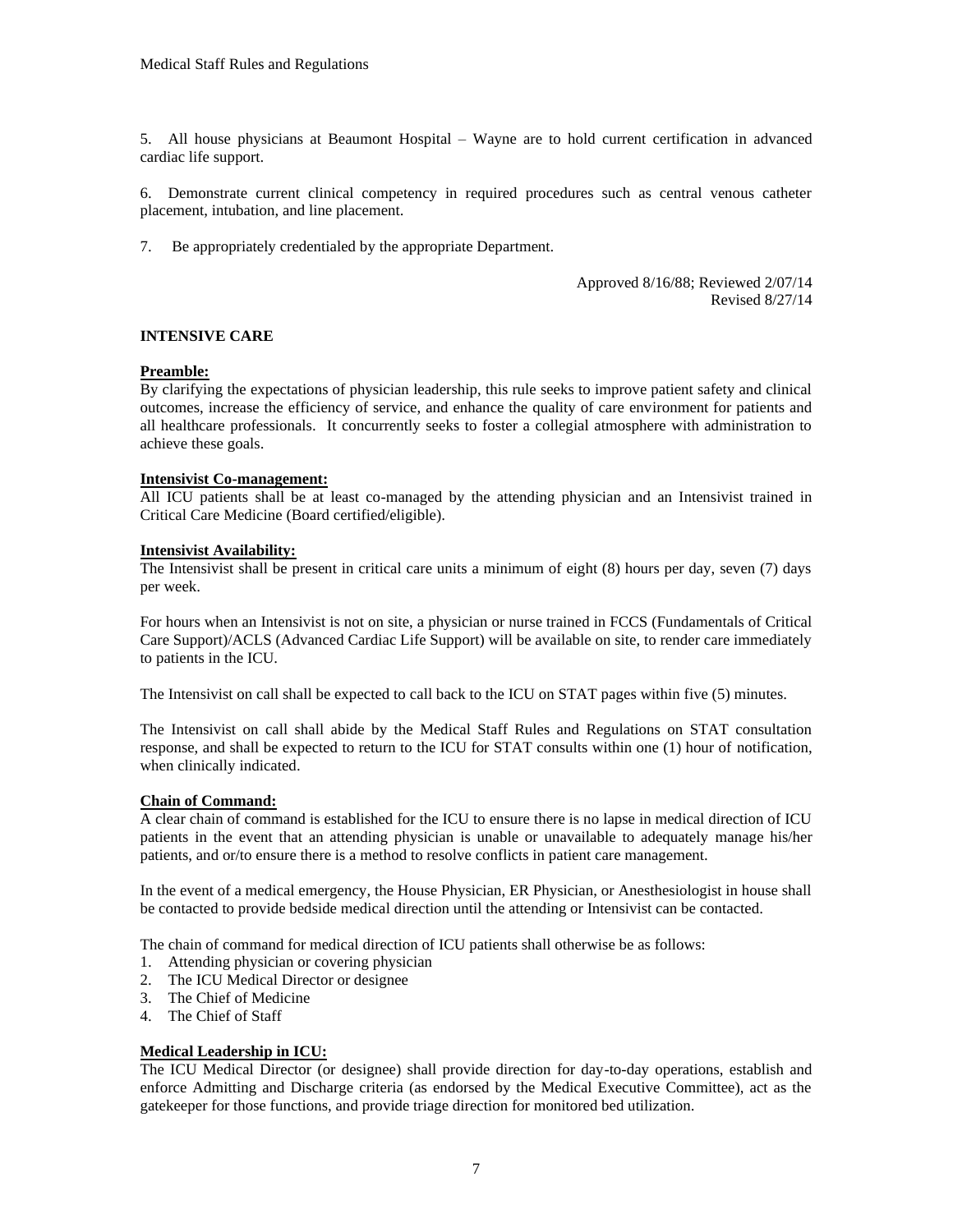The ICU Medical Director (or designee) shall assume at least co-supervisory responsibility and authority for any residents and/or physician extenders rotating through the ICU.

Approved 12/9/03

#### **MEDICATION PRESCRIBING GUIDELINES**

#### **The following policies and procedures apply to the prescribing of medications**

**Patient's Own Medication:** Patients may not take any medications (OTC or legend) except on the direct order of the attending physician. Patient will be advised not to use their medications from home. If the patient insists, they will be advised that their actions of non-compliance jeopardize their healthcare and deviate from the standard of care. They may wish to seek care elsewhere. The utilization of a patient's own medication is discouraged. A patient may be administered his/her own medication on the written order of their physician if the medication is not stocked by the hospital pharmacy or if the use of the patient's medication is required by regulation. Medication brought in by the patient to be used during their stay must meet the following conditions:

- 1. The medication container is clearly and properly labeled.
- 2. The contents of the containers have been examined, and positively identified by a hospital pharmacist.

#### **Elements of a Complete Drug Order:**

All drug orders must be complete and include the following information:

- 1. Patient Name
- 2. Date and time of order
- 3. Name of drug (preferably generic name)
- 4. Dosage strength or concentration
- 5. Dosage form (i.e. tablets, capsules, inhalants, etc.)
- 6. Route of Administration
- 7. Frequency of Administration (number of doses) if applicable
- 8. Quantity and/or duration, if applicable
- 9. Dilution, rate, and time of administration if applicable
- 10. Signature and date.

#### **Drug Monitoring and Automatic Drug Substitution**

1. In certain situations, the pharmacist may automatically intervene to assist prescribers in dosing and monitoring specific drugs/drug classes (e.g., antimicrobial drug therapy). This will only occur for those drugs/drug classes approved by the Pharmacy and Therapeutics Committee and subsequently approved by the Quality Council and Medical Executive Committee. The prescriber will always retain the ability to bypass any intervention.

#### **The following policies govern the duration of an effective order.**

#### 1. Automatic Expiration of Drug Orders

All medications prescribed without duration of therapy specified will be subject to the specific stop order policy.

- 2. Medication Renewals
	- Verbal orders are discouraged.
	- Verbal orders are not acceptable except from a physician or authorized prescriber.
	- Medication reconciliation will be performed at each change in level of care.
- 3. Time Limitations

If there are time limitations affecting the validity of an order, they are to be included in the order.

#### **Policies Affecting Validity of Orders**

Refer to OHS Corporate Clinical Policy & Procedure Manual Medication Management Section: Policy Title "Medication Prescribing Guideline."

#### **The Formulary Drug System**

1. The formulary system is to promote the rational, safe and cost effective medication therapy for patients.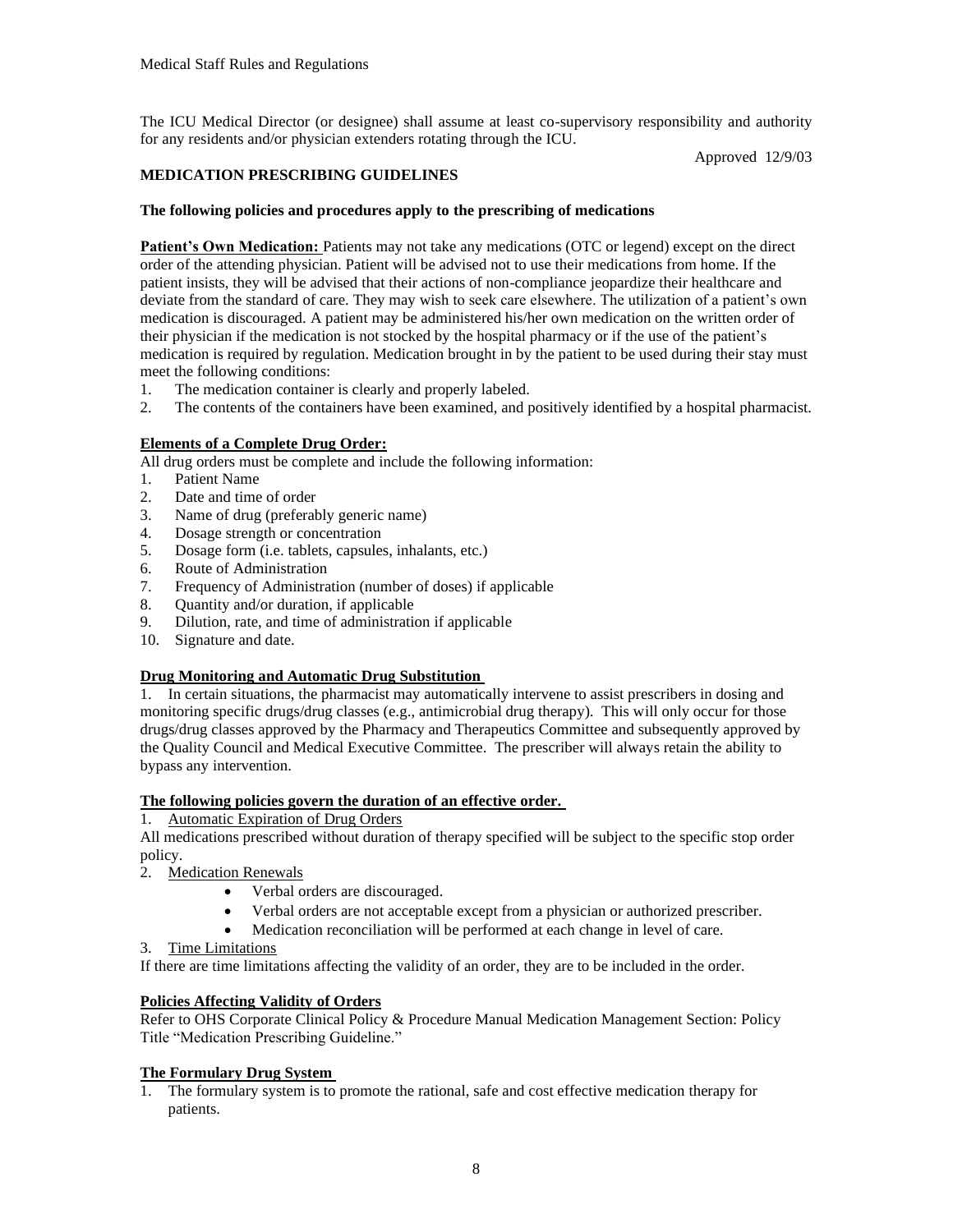- 2. The Pharmacy and Therapeutics Committee  $(P&T)$  will produce a list of medications available for use at the hospital. This list, known as the formulary, will be reviewed routinely for appropriateness and items will be deleted or added based on the medication needs of our patients and the latest evidence based medication studies. Once a medication is approved for formulary, it is available for all FDA indications and for all age groups specified.
- 3. The Pharmacy and Therapeutics Committee can approve additional indications or restrictions not addressed by the FDA when the action is supported by appropriated evidence based medical data.
- 4. Members of the medical staff, licensed independent practitioners and health care staff involved in ordering, dispensing, administering and/or monitoring effects of medication may petition the committee in writing to review a medication, an indication or a restriction for inclusion or deletion from the formulary. The Pharmacy Department in collaboration with the requestor, will prepare a review of the available data. The requestor will be encouraged to present the petition to the P&T Committee.
- 5. When a medication becomes available as a generic drug, the Pharmacy will select the source of the medication based on FDA generic equivalence status, the cost of the medication and the availability of the medication.
- 6. Because the hospital formulary contains a select list of drugs, the pharmacist, upon receipt of a nonformulary medication order, may automatically substitute a therapeutically equivalent alternative as approved by the Pharmacy and Therapeutics Committee intended to provide the same medicinal results.

#### **Investigational Drugs**

Investigational drugs may be used in accordance with hospital policy.

#### **Look –Alike and /or Sound –Alike Drug Names**

The list of look-alike, sound-alike medications will be reviewed on an on-going basis for addition or deletion to formulary based on the Institute for Safe Medication Practices (ISMP) or regulatory recommendations.

> Approved 1/75; Reviewed 2/07/14 Revised 11/92; 9/96; 4/13; 8/27/14

#### **MEDICAL RECORDS**

#### Introduction

A medical record shall be maintained on every patient admitted to care in the hospital. It shall contain sufficient information to justify the diagnosis, to warrant treatment and explain the end results.

Every patient shall have an attending physician who shall be held responsible for the preparation of a medical record and a complete dental record when applicable, for each patient. All medical records shall contain the following:

- 1. Identification data
- 2. Chief Complaint
- 3. Preliminary note
- 4. The medical history of the patient
- 5. The report of a relevant physical examination
- 6. Provisional diagnosis
- 7. Diagnostic and therapeutic orders
- 8. Evidence of appropriate informed consent
- 9. Clinical observations, including results of therapy
- 10. Reports of procedures, tests, and the results
- 11. Principle diagnosis
- 12. All secondary diagnoses
- 13. Principle procedures and secondary procedures
- 14. Discharge summary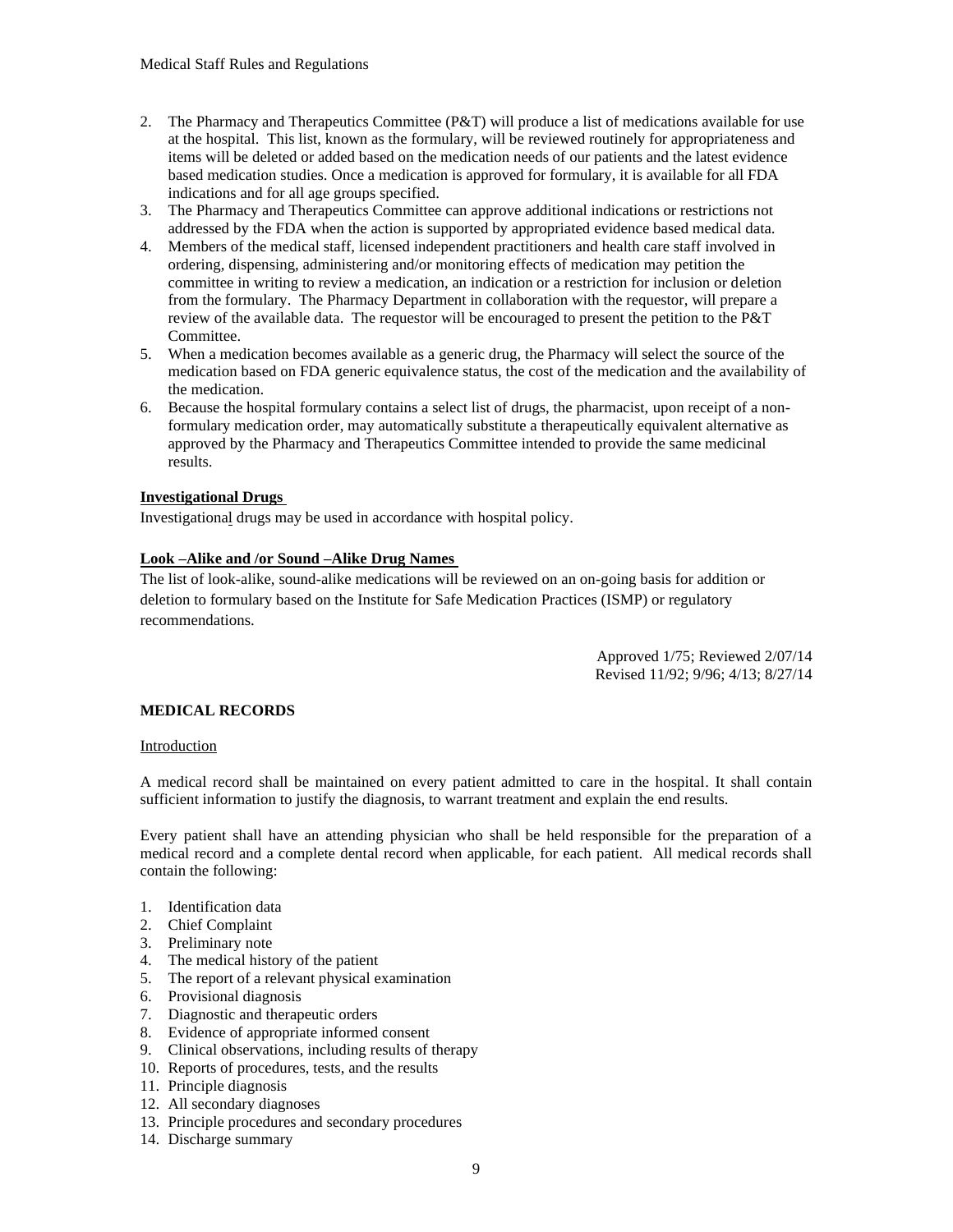#### 15. Necropsy report

Dental patient records must include a dental diagnosis written by the dentist and an operative report dictated and signed by the dentist.

Entries in the medical record may only be made by persons given this right by approval of the Health Information Management Committee. Each entry of a clinical event must be dated and authenticated.

#### Accessibility and Confidentiality

The original medical record is the property of the hospital, and shall not be removed from the premises without a court order, subpoena or statute. Unauthorized removal of the records from the hospital is grounds for suspension of the practitioner for a period to be determined by the Executive Committee.

Release of information from a medical record shall be made to the patient or to authorized third parties only in accordance with the provisions of applicable State and Federal law and hospital Medical Record policies.

Other than the attending physician, surgeon and consultant or appropriate medical staff committees established by the medical staff bylaws, no member of the medical staff, other than the chief of Staff, and the chiefs of Departments, or persons delegated by them shall have the authority to review a patient's medical record. Hospital records, however, may be used for scientific, educational and statistical purposes, and in publications, provided the confidentiality of the patient is maintained. The use of the medical records for these purposes must have the prior approval of the Administrator or Executive Committee of the Medical Staff.

#### Consent

Evidence of appropriate informed consent. The medical record shall contain evidence of the patient's informed consent for any procedure or treatment for which it is appropriate, including emergency treatment and outpatient procedures. This information should include the identity of the patient, the date, the procedure or treatment to be rendered (in layman terminology when possible), the name(s) of the individual(s) who will perform the procedure or administer the treatment, authorization for any required anesthesia, and indication that alternate means of therapy and the possibility of risks or complications have been explained to the patient, and authorization for disposition of any tissue or body parts as indicated. The signature of the patient or other individual empowered to give consent should be witnessed. The practitioner with clinical privileges who informs the patient and obtains the consent should be identified in the medical record.

#### Content of the Record

All medical record and dental records must be completed as follows:

1. History and Physical Examination: The history and physical shall be completed within the first 24 hours of admission to inpatient services. The inpatient H&P may be done within and no more than 30 days prior to admission and must be updated at the time of admission. Such history and physical examination must be recorded before any surgical operation is undertaken unless the physician certifies that any delay incurred for this purpose would constitute a hazard to the patient's life. If a history and physical is not dictated within 48 hours of admission, the attending physician will receive notice of suspension of elective admissions and surgical privileges by the Medical Records Department. The H&P, including short stay admissions, must be completed electronically.

2. Obstetrical records should include all prenatal information. A durable, legible original or reproduction of the office or clinic prenatal record is acceptable. Forms as approved by the Medical Record Committee may be used for obstetrical, gynecological and newborn patients. All Labor & Delivery notes must be dictated within 24 hours of the procedure.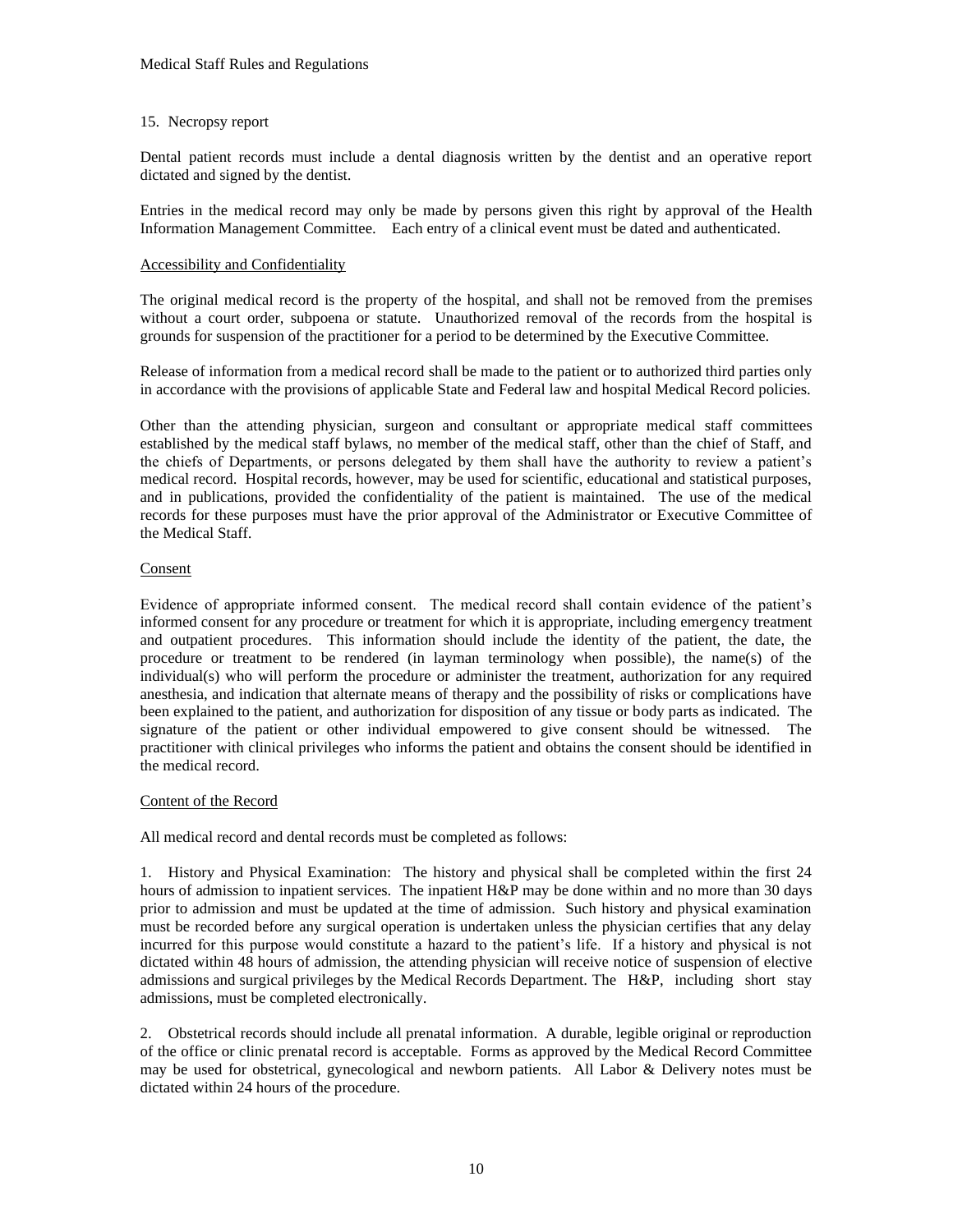3. Use of Short Form (48 hour). The use of the 48 hour form medical record shall be used in the following cases:

On those patients who stay 48 hours or less, the attending physician may elect to utilize the abbreviated form approved by the Medical Record Committee.

4. Readmission. Upon readmission a complete History and Physical examination as detailed below shall be performed except as detailed below shall be performed except when the patient is readmitted within 30 days of the previous discharge. In this case an interval note which states the reason for readmission and an abbreviated physical examination demonstrating the changes since the last admission is sufficient.

5. The medical history of the patient. This should include the chief complaint, details of the present illness, including when appropriate, assessment of the patient's emotional, behavioral and social status, and family histories, inventory by body systems, and allergies.

6. The report of the physical examination. The report should reflect a comprehensive current physical assessment and a statement of the conclusions or impressions drawn from the admission history and physical examination, and a statement of the course of action planned for the patient while in the hospital.

7. A brief history and physical is required for outpatients undergoing surgeries/procedures done in the operating room or outside of the operating room, who are undergoing invasive procedures which place them at significant risk and/or who will be receiving moderate sedation. The H&P must be completed and on the record prior to the procedure. The history and physical must contain at a minimum, the reason for the procedure, significant medical problems, medications, allergies, vital signs, and examination of the heart, lungs and body system or part where the procedure will be performed. Such history and physical may be dictated up to and no more than 30 days prior to date of procedure provided it is updated to reflect the patient's current status at the time of the procedure.

> Approved 10/9/02 Approved 1/14/04 Approved 8/10/04 Approved 9/13/05

8. Progress Notes: Progress notes made by the medical staff should give a pertinent chronological report of the patient's course in the hospital and should reflect any change in condition and the results of treatment.

9. Diagnostic and Therapeutic Orders: All orders for treatment shall be in writing and dated and signed by the attending physician. Verbal orders may be accepted and transcribed by the authorized personnel and shall be dated and signed by the person to whom dictated along with the name of the dictating physician. Personnel authorized to accept appropriate verbal or phone orders shall be: dieticians, pharmacists and registered nurses, physical therapists, occupational therapists, speech/language pathologists, audiologists, exercise physiologists, laboratory personnel and respiratory therapists for orders specific to the treatments provided by the discipline. At this next visit the attending physician shall sign such order. In the case of phone orders taken by laboratory personnel, a written order shall be faxed by the physician within 24 hours.

Physician Extenders: Physician Assistants (PA); Certified Registered Nurse Anesthetists (CRNA); Certified Nurse Midwives (CNM), and Nurse Practitioners (NP) may also give verbal orders/telephone orders, according to formulary and their privileges as recommended by MEC and granted by the Board of Trustees. The order shall be reviewed and electronically signed (as per HIM Policy) by the responsible physician extender or the covering physician within twenty-four (24) hours.

10. Consultation: Except in an emergency, consultations with another qualified physician should be considered by all members of the medical staff whenever serious complications arise, where the diagnosis is obscure, or where there is doubt as to the best therapeutic measures to be utilized. The consultation report shall contain a dictated opinion by the consultant that reflects an actual examination of the patient and the patient medical record. Consultations may be used as the admitting H&P provided they contain the elements of a complete history and physical as defined by the Rules and Regulations of the medical staff.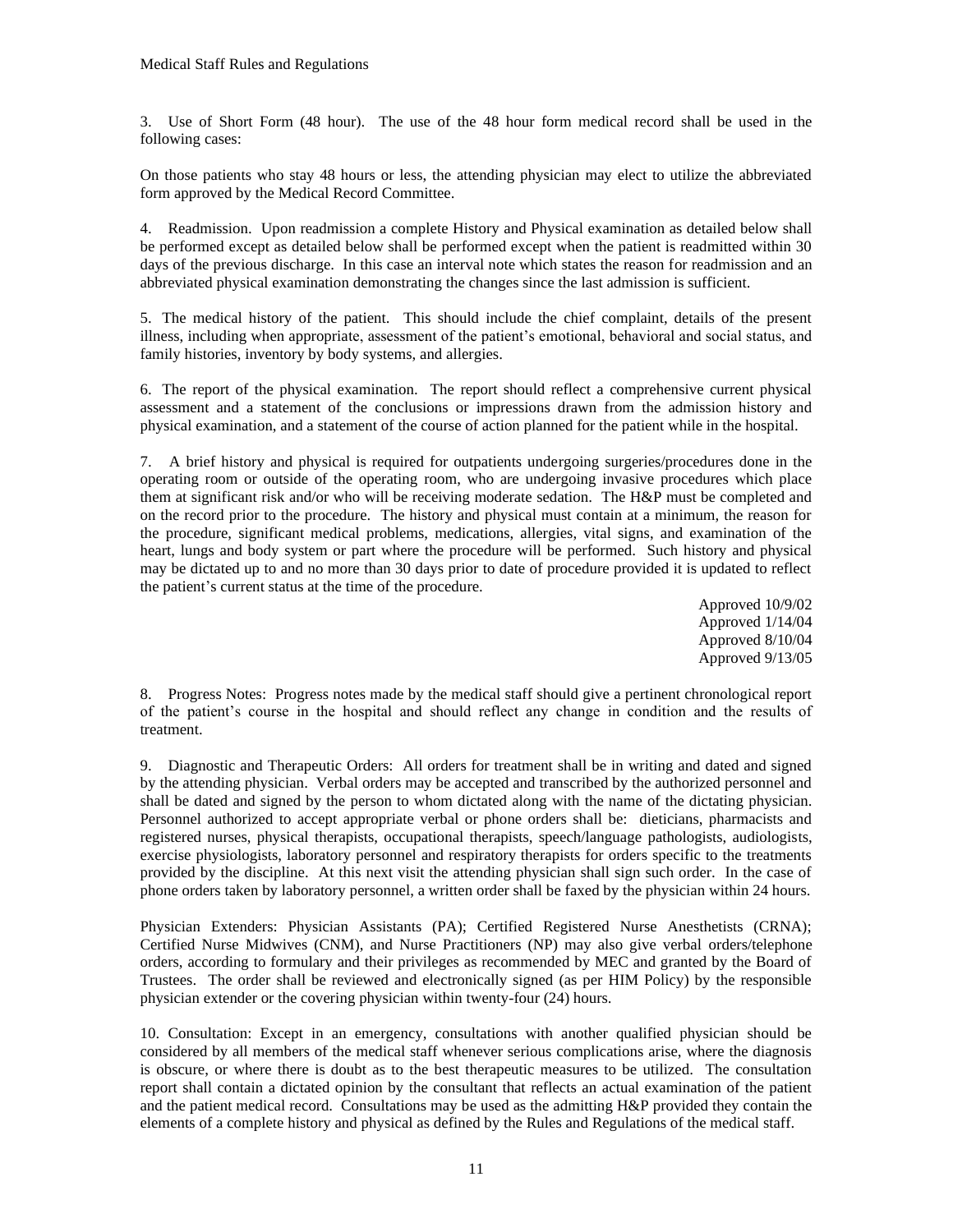Referrals and transfers: If the consultant is to assume the entire management and responsibility of the patient following consultation, the patient shall be transferred to him by the attending physician who will write an order on the medical record for such transfer.

11. Surgical records (operative or other high-risk procedures and the use of moderate or deep sedation or anesthesia) shall contain:

- a) Preoperative diagnosis to surgery.
- b) Preanesthesia evaluation.
- c) Current thorough physical examination prior to surgery.
- d) The operative report shall be completed according to the Medical Record Completion criteria and include:
	- i) The name(s) of the licensed independent practitioner(s) who performed the procedure and his or her assistant(s)
	- ii) preoperative diagnosis
	- iii) postoperative diagnosis
	- iv) description of operative procedure
	- v) detailed description of findings and specimens removed including any complication, unusual event such as shock or hemorrhage and estimate of blood loss
	- vi) condition of patient upon completion of procedure/surgery

#### Brief Op Note

When a full operative or other high-risk procedure report cannot be entered immediately into the patient's medical record after the operation or procedure, a progress note is entered in the medical record before the patient is transferred to the next level of care. This progress note includes the names(s) of the primary surgeon(s) and his or her assistants, procedure performed and a description of each procedure finding, estimated blood loss, specimens removed and postoperative diagnosis.

> Reviewed 2/7/2014 Revised 8/27/14

- 12. Clinical Resume: A resume of the patient's clinical course is required of all charts except 48-hour stays, normal newborns and outpatient surgery. A final summation-type progress note shall be sufficient for these cases. The clinical resume shall contain:
	- a) Reason for hospitalization
	- b) Significant findings
	- c) Procedures performed and treatment rendered
	- d) Condition of the patient on discharge
	- e) Any specific instructions relating to physical activity, medications, diet and follow-up care given to the patient

The condition of the patient on discharge should be stated in terms that permit a specific measurable comparison with the condition on admission, avoiding the use of vague relative terminology. When reprinted instructions are given to the patient or family, the record should so indicate and a sample of the instruction sheet should be filed on the medical record.

In the event of death, a summation statement should be added to the record either as a final progress note or as a clinical resume. This final note should indicate the reason for admission, the findings and course in the hospital and the events leading to death.

When a necropsy is performed, provisional anatomic diagnoses should be recorded in the medical record within three days, and the complete protocol should be made part of the record within ninety days.

13. Final Diagnosis: The principle diagnosis and all relevant secondary diagnoses established at the time of discharge, as well as the principle and all secondary operative procedures performed should be recorded using acceptable disease and operative terminology. These must be recorded using acceptable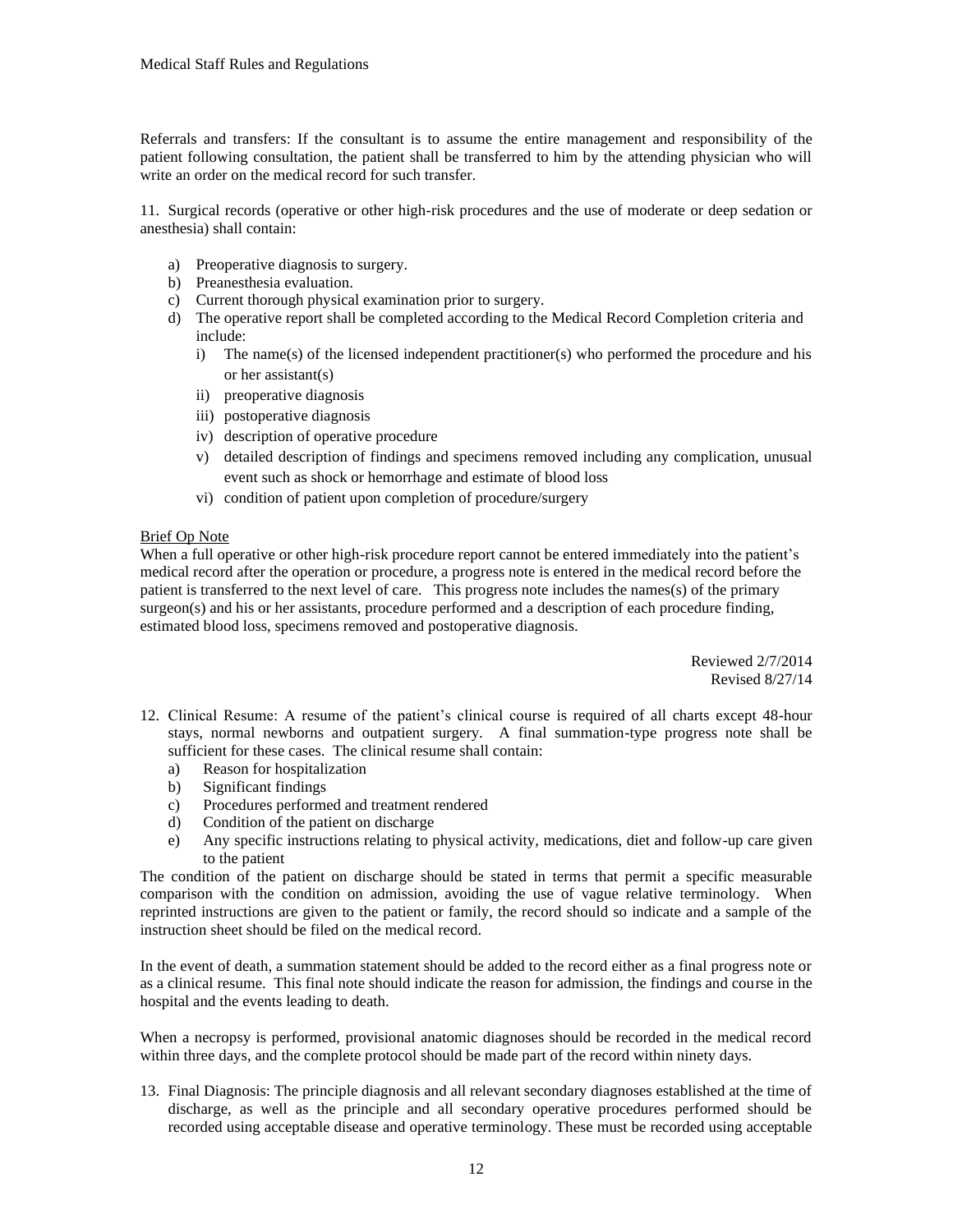disease and operative terminology. These must be recorded within 25 days of discharge. If not documented within 25 days, suspension of privileges will occur.

> Approved 11/14/07 Revised 5/10/07 Revised 9/13/07 Revised 10/8/09

#### Emergency Room Records

A medical record shall be maintained on every patient treated in the Emergency Room. It shall contain:.

- 1. Patient identification
- 2. Time and means of arrival
- 3. Pertinent history of illness or injury and physical findings including vital signs
- 4. Emergency care given to the patient prior to arrival
- 5. Diagnostic and therapeutic orders
- 6. Clinical observations including results of treatment
- 7. Report of procedures and test results
- 8. Diagnostic impression
- 9. Conclusion at the termination of evaluation/treatment, including final disposition. The patient's condition on discharge or transfer, and any instructions given to the patient and/or family for follow-up care
- 10. A patient's leaving against medical advice

#### Signatures

All entries in the medical record must be dated and authenticated. Such identification may include written signatures or initials. When rubber stamp signatures are authorized, the individual whose signature the stamp represents shall place in the administrative offices of the hospital a signed statement to the effect that he is the only one who has the stamp and is the only one who will use it. There shall be no delegation of the use of such stamp to another individual. The parts of the medical record that are the responsibility of the medical practitioner shall be authenticated by him.

#### Abbreviations

The use of abbreviations shall be consistent with the hospital's policy on "Use of Abbreviations, Acronyms and Symbols in Clinical Documentation." Abbreviations identified as unacceptable will not be used.

A copy of this policy is available on OakNet.

Approve 10/10/92 Approved 9/13/05

#### Medical Record Completion System

The patient's record must be completed within 30 days after discharge.

1. All clinical privileges will be suspended for any physician placed on suspension for incomplete records.

Approved 2/13/96

#### Inpatient/POS/Observation Cases/ED Records

Physicians receive notification of all incomplete records available for completion on a weekly basis.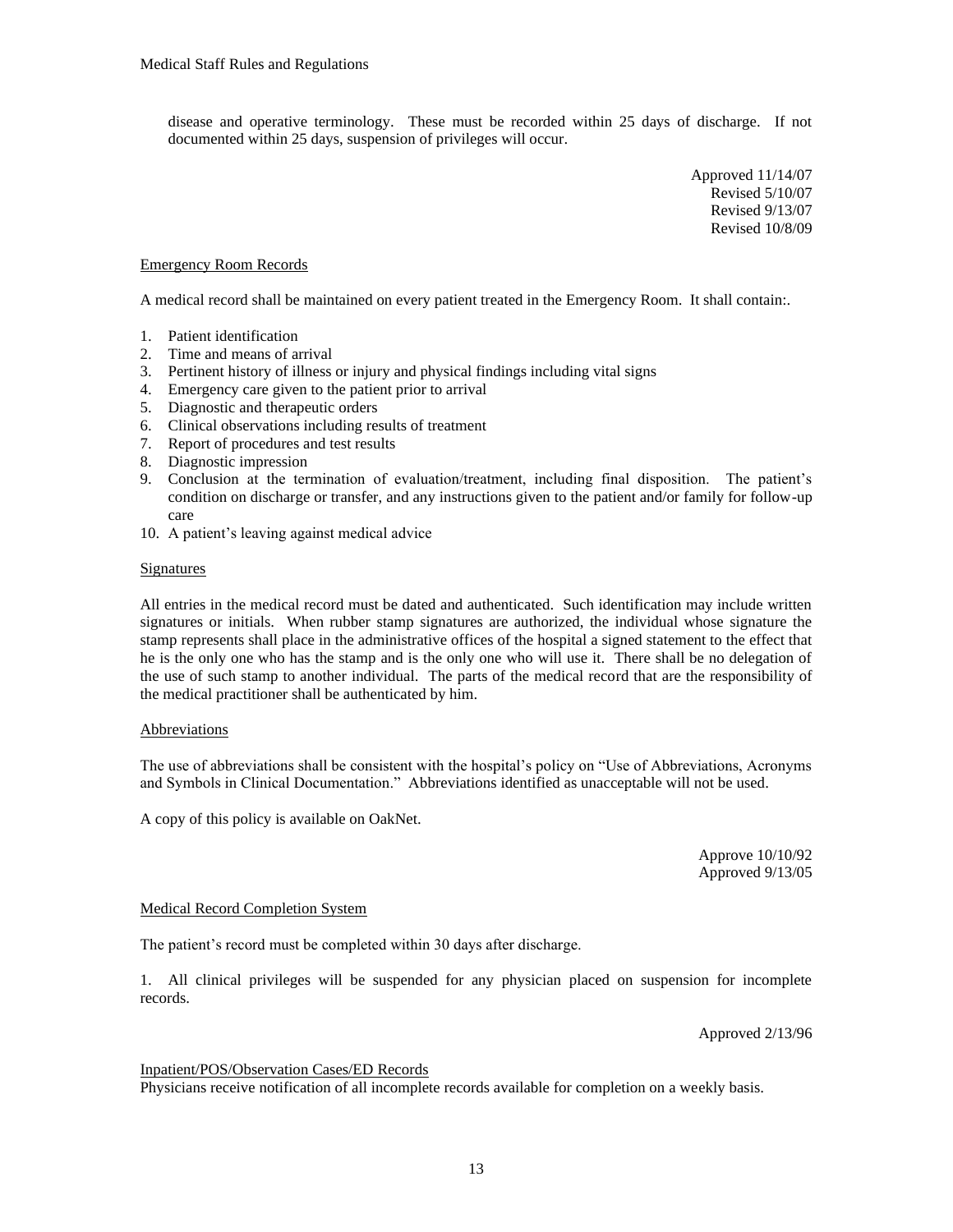Physician can access the document imaging system to view incomplete records. Physicians will also receive notification via text page or by fax.

- 1. 14 days from discharge text page to physician and/or fax to office, Streamline Inbox notification
- 2. 21 days from discharge text page to physician and/or fax to office, Streamline Inbox notification
- 3. 26 days after discharge Liaison contacts physicians and letter from Chief of Staff is faxed to office

4. 28 days from discharge – Physician admitting and consultation privileges are suspended. Surgeons will be prohibited from boarding new cases. Exceptions to suspension, necessary for patient safety, will be referred to the Chief of the Department and/or Administration for consideration

5. If physician reports an absence from practice of more than five days, he will receive a five day exemption from suspension due to delinquent medical records.

#### History & Physicals/Operative Reports

When an H&P/OR has not been completed within 24 hours, the physician will receive notification. If the H&P/OR is not provided within 24 hours after notification, he/she will receive a phone call or facsimile that an H&P is required.

#### Vacation Policy

Vacations are defined as a physician who will be away five or more consecutive days. It is the responsibility of the physician to notify the Medical Staff office, verbally or in writing, of vacation schedules. Physicians on vacation will be allotted one-week post vacation to complete medical records.

Any physician on the incomplete list prior to vacation will remain on the list throughout vacation. Failure to notify the Medical Staff office of vacation invalidates the one-week grace period.

Approved 02/15/11

#### **NO FURTHER LIFE PROLONGING MEASURES**

The Board of Trustees and the Medical Staff of Annapolis Hospital ("the Hospital) are dedicated to providing treatment in accordance with the standard of care and principles of medical ethics.

The Hospital respects the legal and moral prerogatives of patients to make their own decisions about the medical care and treatment recommended by their physician and the rights of individual physicians to practice their profession in a manner consistent with their personal, religious, ethical and moral beliefs and professional standards.

The purpose of this policy is to state the policy of the Hospital with regard to obtaining informed consent to the Refusal and Withdrawal of Medical Treatment, including the entry of orders not to perform full cardiopulmonary resuscitation ("DO Not Resuscitate" or "DNR" Orders), and to provide the Medical Staff with guidelines to follow when making a medical judgment concerning the appropriateness of a DNR Order for any individual patient. This policy applies only to obtaining consent to the Refusal or Withdrawal of Medical Treatment for patients who have a terminal illness or who are in an irreversible coma.

Approved 6/12/90

#### **REPORTING OF SUBSECTION**

That the subsection of departments reports any recommendations to the whole department, and if the recommendations of the subsection is not accepted by the department, then the Executive committee will make the final decision as to the policy. The subsection has the right to petition the Executive Committee regarding this recommendation even if they are not accepted by the whole department.

Approved 6/12/90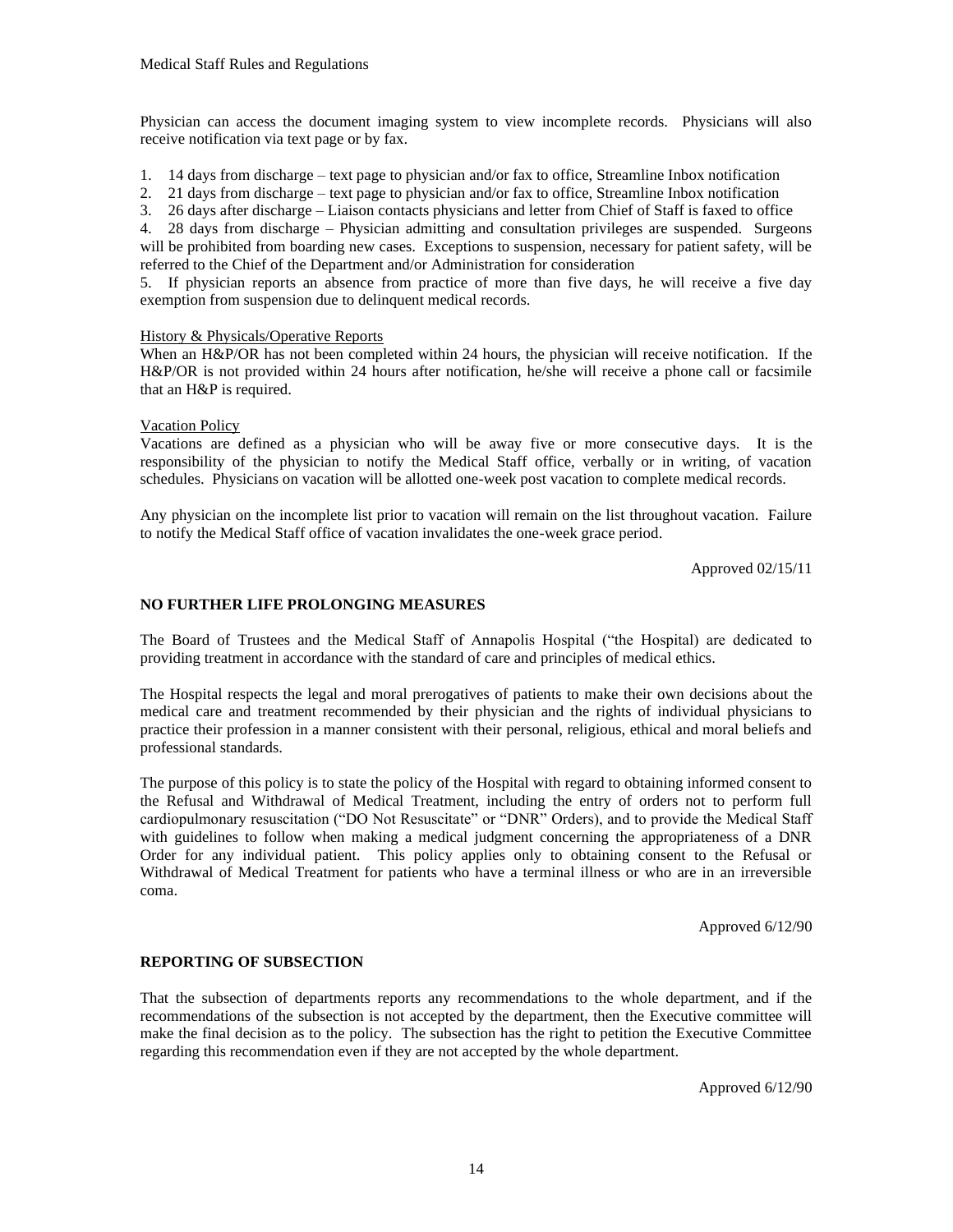#### **PHYSICIAN AVAILABILITY**

When a member of the medical staff is unavailable, he shall designate a member of the medical staff to attend his patients and shall notify the administrator's office in writing, to this effect. In case of failure to name such an associate, the Chief of Staff of the hospital shall, if necessary, have the authority to call on any member of the staff, who in his judgment will adequately provide care for the physician's patients.

- 1. Board certified physician in primary care field, or
- 2. Board qualified physician in primary care field, or
- 3. Completion of at least two years of family practice or emergency medicine post-graduate training, or

4. Completion of at least two years of post-graduate training in internal medicine or pediatrics with urgent care experience

- 5. Certified physician assistant with primary care experience, or
- 6. Certified nurse practitioner with primary care experience.
- 7.

Approved 1/13/98

#### **RESPONSIVENESS TO COMMITTEES**

All medical staff members shall comply with all requests for information from any committee assigned a professional practice review function in order to provide for effective professional practice review activities.

1. In initial request for information shall be sent to the medical staff member and he shall be given fifteen days in which to respond in writing to the committee requesting the information.

2. Should the medical staff member fail to respond in writing within fifteen (15) days, he will be sent a second, certified letter, return receipt requested or by had delivery, informing him that he must respond to the committee by a certain date, as determined by the requesting committee or appear before the Medical Executive Committee at its next meeting.

3. If the medical staff member fails to respond to the second request for the information and does not appear before the Medical Executive Committee as scheduled, his admitting privileges including the ability to perform consultations, surgery and obstetrical procedures shall automatically be suspended. Such suspension shall remain in effect until a sufficient response is provided by the medical staff member.

Approved 3/11/03

#### **SELF-TREATMENT OR TREATMENT OF FAMILY MEMBERS**

The Beaumont Hospital Medical Staff subscribes to the AMA Code of Medical Ethics and Current Opinions with respect to this issue.

- 1. Medical Staff members shall not admit immediate family Members to the Hospital.
- 2. Medical Staff members shall not write orders or dictate verbal orders for the care of themselves or immediate family members. Any suggestions for care should be communicated to the physician of record.
- 3. With the exceptions for emergencies or routine care for short-term, minor problems, Medical Staff Members shall not perform treatments, procedures, surgery or obstetrical delivery on immediate family members.

Immediate family members are defined as:

- Spouse
- Child (biological and / or adopted)
- Child's spouse
- Stepchild
- Stepchild's spouse
- Grandchild
- Grandchild's spouse
- Parent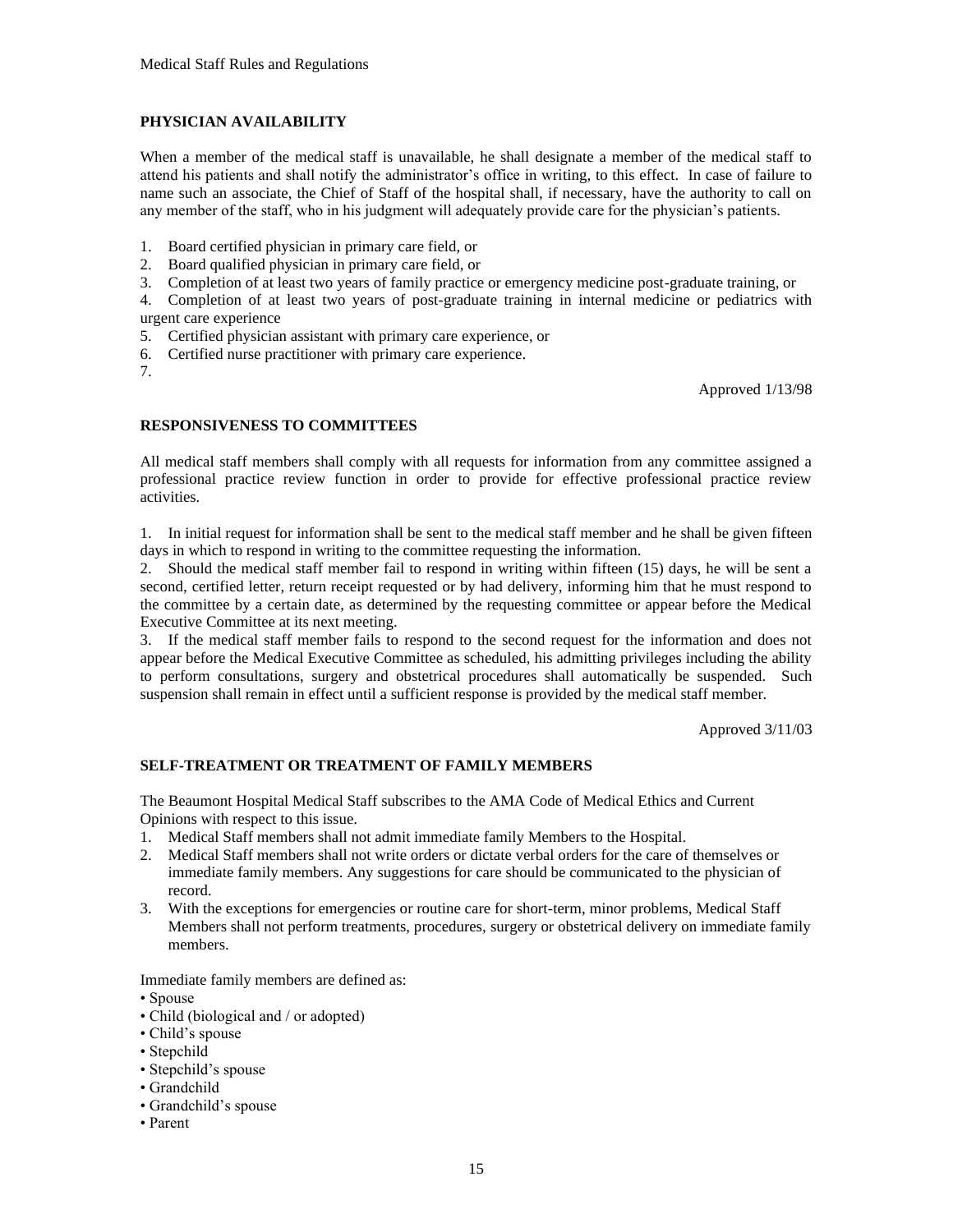#### Medical Staff Rules and Regulations

- Stepparent or adopted parent
- Parent-in-law
- Sibling
- Domestic partner

Approved 10/25/18

#### **ADDENDUM I**

#### **1. Annual Dues**

Final notice for payment of dues will be sent certified mail and if not paid within 90 days will be considered a voluntary resignation.

> Approved 3/24/99 Revised 05/14/15

#### **2. Ballots**

Telephone ballots are not accepted for any election.

#### **APPENDIX I**

Policies/Procedures developed by the medical staff committees and approved by the Medical Staff Executive Committee are available per your request through the Medical Staff Office.

#### **1. Artificial Airway Evaluation Policy**

#### All patients intubated for seven (7) days will be reviewed for possible tracheostomy or change of endotube.

Approved 10/8/91

The purpose of the policy is to maintain a consistent level of care during transport from one area of the hospital to another.

Approved 1/15/92

#### **3. Pressure Ulcer Protocol**

Provides protocol for pressure sore prevention and suggested treatment.

Approved 3/10/92

#### **4. Search Committee - Physician Recruitment Procedure**

#### Provides that the Chief of Staff appoint an Ad Hoc Committee to act in an advisory capacity for input into the development of contract physicians at the hospital and to aid in recruitment for new physicians. Approved 11/13/90

Revised 3/12/91

#### **Stroke Rehabilitation Policy and Procedure**

Provides for the ordering of stroke rehabilitation to include occupational therapy, physical therapy, speech therapy and social services.

Approved 3/10/92

**APPENDIX II**

**2. Patient Transfer Policy**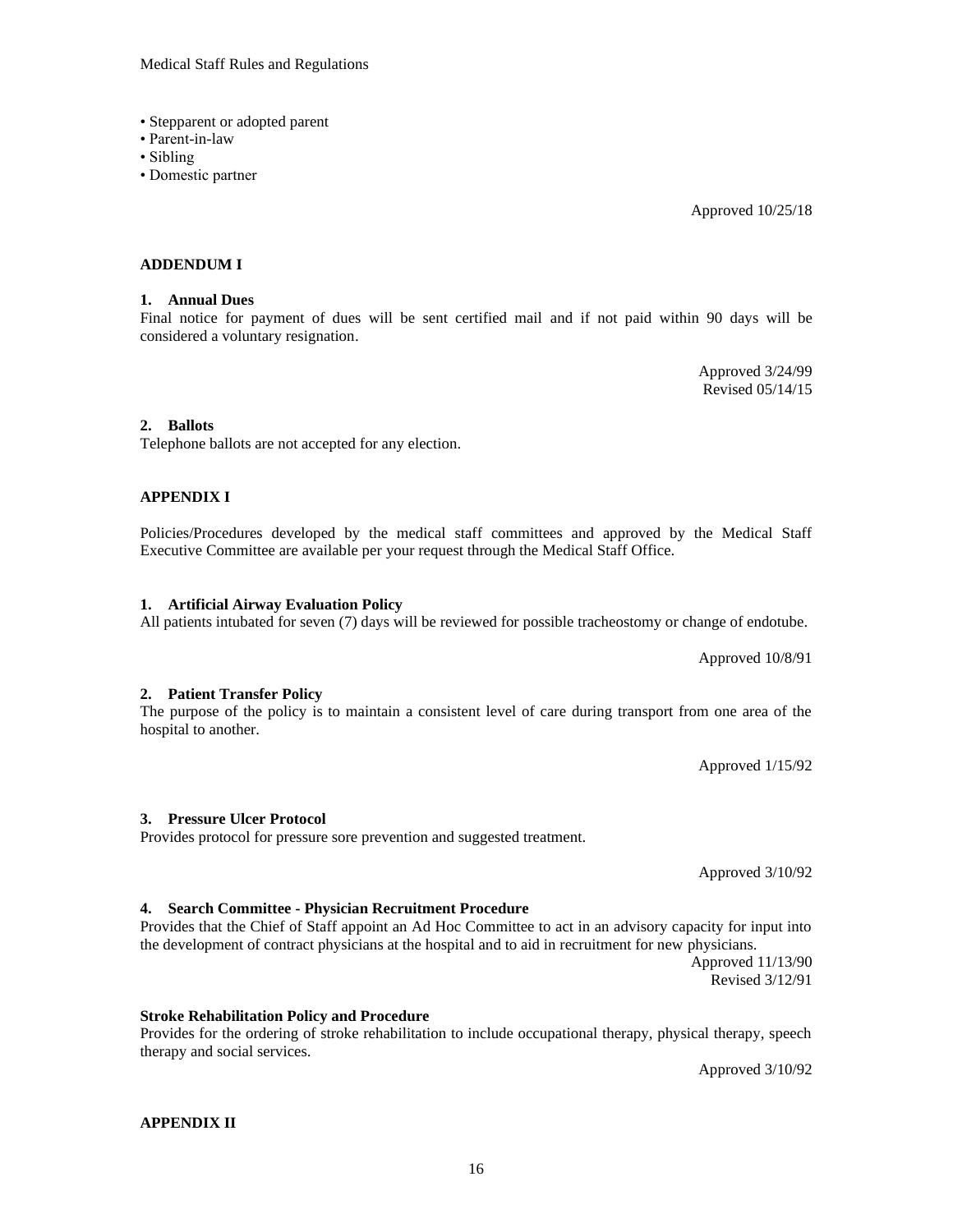#### **1. Acute Myocardial Infarction**

infarction.

**2. Emergency Medicine Policy**

On-call Medicine/Family Practice physicians will be limited to accepting a total of six patients during one shift. When this limit is reached, a previously identified second on-call physician will be notified and responsible for the balance of new admissions during the shift. This cycle will be repeated as per Policy regarding IM/FM on-call Participation.

Checklist that monitors the clinical processes of patients with a primary diagnosis of acute myocardial

Approved 2/22/94; Reviewed 2/07/14

### **3. Ethical Decision Making**

Outlines the definition, organization, membership and role of the Ethics Committee.

**4. Informed Consent Policy** Provides the patient a written order of the procedure that is to be executed. Approved 7/13/93 Approved 8/14/02

#### **5. Internal Intensified Review Policy**

Evaluates and addresses quality issues identified by the MPRO.

Approved 7/13/93

Approved 5/9/95

Approved 5/9/95

### **6. Resuscitation Policy**

Nursing personnel may accept a telephone order from the attending physician not to resuscitate a patient providing documentation exists in the medical record demonstrating that the physician has previously discussed this with the family.

Approved 8/10/93

#### **7. Risk Management**

The Risk Manager and Oakwood Healthcare System Risk Management Department will be assigned a peer review function, to collect any and all information, data and knowledge pertaining to the professional practices within the hospital which the Risk Manager or Risk Management Department becomes aware of during the course of conducting business and such information, data, and knowledge be collected, analyzed, and present to the Quality Assessment Committee on a regular basis and to Administration and the Medical Staff Leadership for the purpose of reducing morbidity and mortality and improving the care provided to the patients in the hospital.

Approved 7/10/95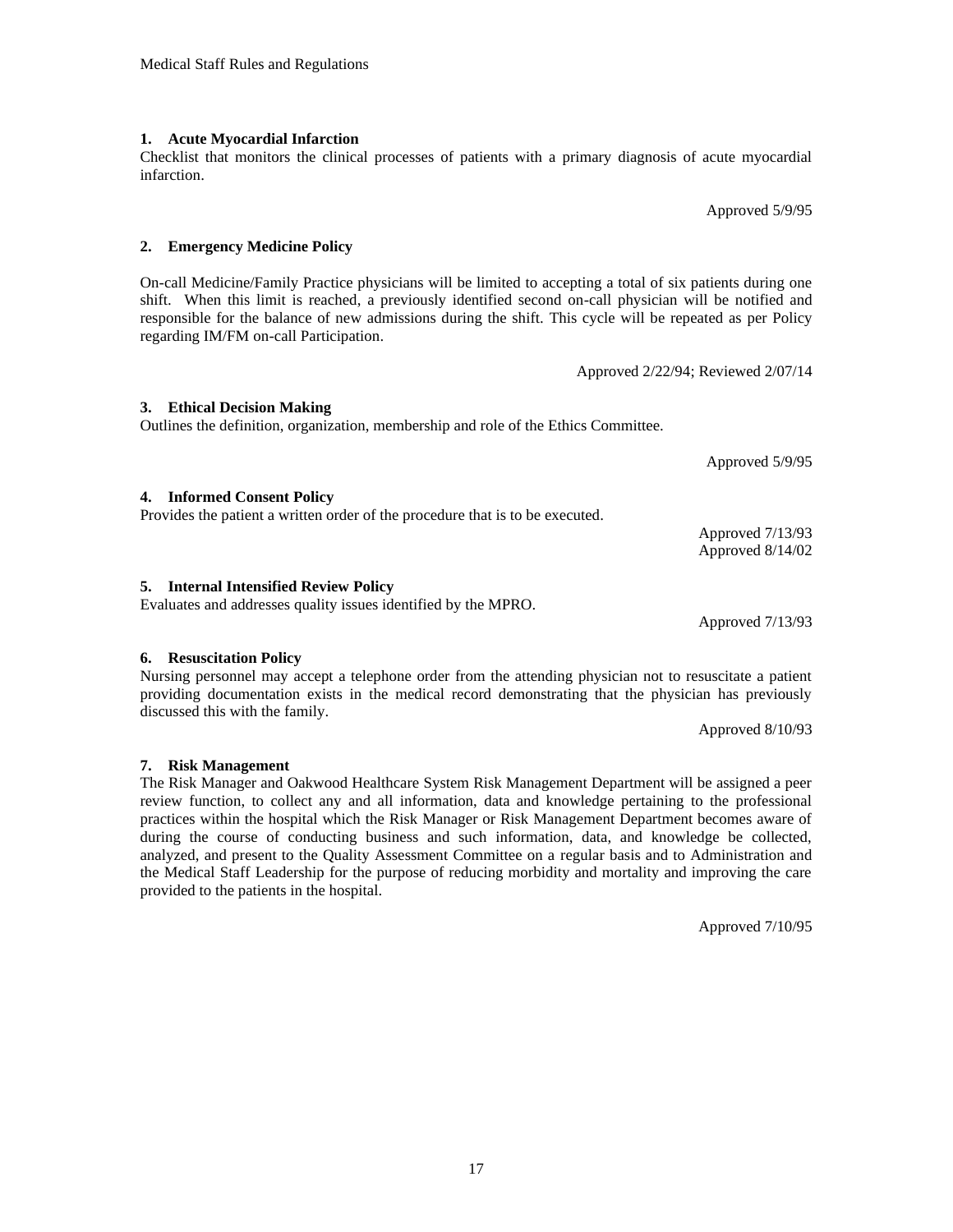#### **BEAUMONT HOSPITAL - WAYNE GENERAL MEDICAL STAFF RULES/REGULATIONS/POLICIES**

| <b>ADMISSIONS/CARE OF THE PATIENT</b>                                              | 2  |
|------------------------------------------------------------------------------------|----|
| ADMITTING / NOW AND STAT ORDERS IN ED PRIOR TO TRANSPORT TO<br><b>NURSING UNIT</b> | 2  |
| <b>AUTOPSIES</b>                                                                   | 2  |
| AUTOPSY CRITERIA                                                                   | 2  |
| MEDICAL EXAMINER AUTOPSY CRITERIA                                                  | 3  |
| <b>CHAIN OF COMMAND</b>                                                            | 3  |
| <b>COMMUNICATION</b>                                                               | 3  |
| <b>COMPUTER TRAINING</b>                                                           | 4  |
| <b>CONSULTATIONS</b>                                                               | 4  |
| <b>CME MISSION STATEMENT</b>                                                       | 4  |
| CRITICAL CARE UNIT ADMISSION/DISCHARGE POLICY                                      | 4  |
| DEATH CERTIFICATE COMPLETION                                                       | 5  |
| DISASTER PLAN PARTICIPATION                                                        | 5  |
| <b>DUES AND ASSESSMENTS</b>                                                        | 5  |
| EMERGENCY MEDICAL SCREENING EXAMINATION                                            | 6  |
| EMERGENCY ROOM CALL RESPONSIBILITY                                                 | 6  |
| HOUSE PHYSICIAN RESPONSIBILITY                                                     | 6  |
| <b>INTENSIVE CARE</b>                                                              | 7  |
| <b>MEDICATIONS</b>                                                                 | 8  |
| <b>MEDICAL RECORDS</b>                                                             | 9  |
| NO FURTHER LIFE PROLONGING MEASURES                                                | 14 |
| REPORTING OF SUBSECTIONS                                                           | 14 |
| PHYSICIAN AVAILABILITY                                                             | 15 |
| RESPONSIVENESS TO COMMITTEES                                                       | 15 |
| SELF-TREATMENT OR TREATMENT OF FAMILY MEMBERS                                      | 15 |